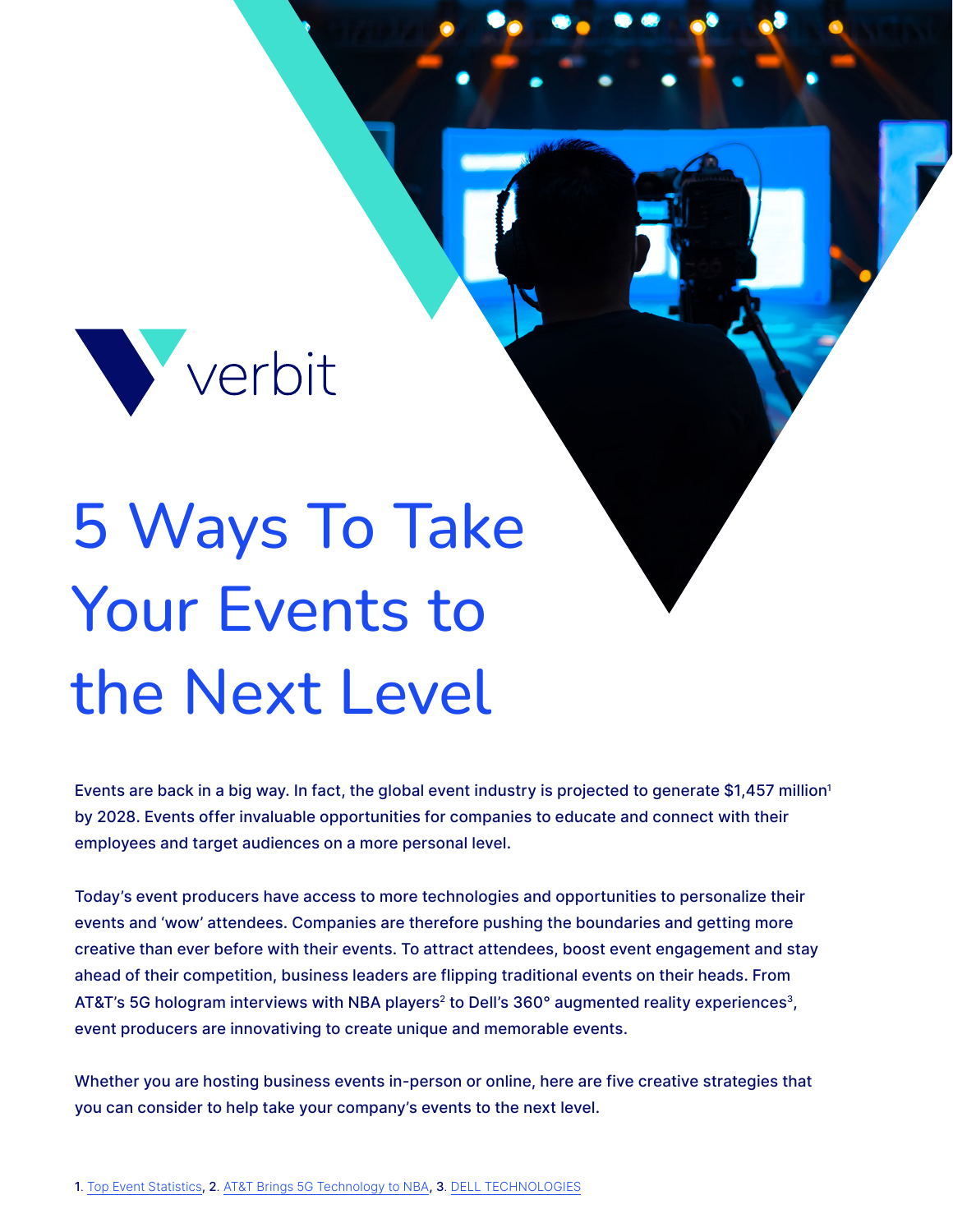Speech Dictionary & Related Terms





### **Consider offering hybrid events**

Hybrid events are events that offer both an in-person attendance option, as well as opportunities to attend virtually. They provide flexibility for attendees to choose how they'd like to participate. While hybrid events began as a response to the pandemic, they've showcased how brands can reach wider audiences when not everyone can attend your events in-person due to scheduling conflicts or budget restrictions. By making your event available online as well as in-person, you'll remove these barriers and engage more consumers with your event content and messaging.

Hybrid events also offer an option to pre-record event sessions to button them up and stream them to those tuning in virtually, as well as on screen to those in-person. Filming event sessions ahead of time allows for enhancements such as editing or accompanying graphics, which makes for more engaging viewing experiences. This strategy helps to produce the highest quality content, as well as eliminates the chance of technical difficulties, like weak Wi-Fi, interrupting a session. Pre-recorded sessions can also take some of the stress out of event planning.

At Adobe SUMMIT<sup>4</sup>, events were fully pre-recorded. Speakers took producers on a tour of their homes to make for the best setup and lighting to capture strong video. Pre-recording also meant Adobe could access celebrities who may not have been able to attend and speak at a set time and location otherwise, opening the door for notable figures to participate. Adobe also sent out training documents to help presenters capture the best recordings, from on-camera positioning to what to wear. The results were polished, well-produced presentations that participants from all over the world were able to watch. Plus, attendees were given access to the content to reference later on-demand.

## Pro-tip:

When pre-recording content, add a live component to it. Whether it's a live Q&A or an analysis of what was shared with an on-stage moderator, giving attendees the opportunity to lean in, engage and discuss rather than simply watch, will help to make for more meaningful experiences.

In action: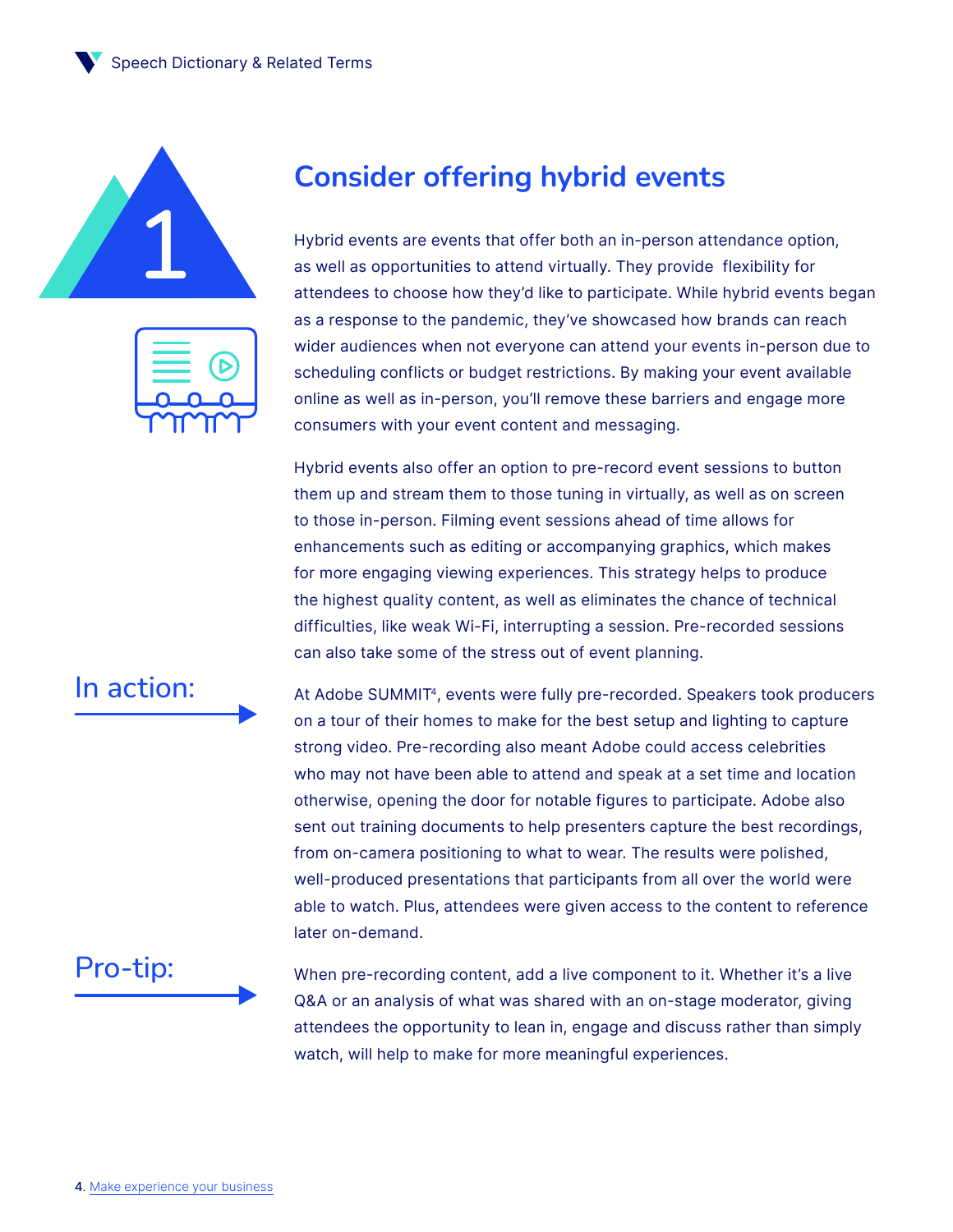Speech Dictionary & Related Terms



| D. |  |
|----|--|
|    |  |

#### **Use technology to expand your event reach**

Today, more than ever before, we have access to technology that can expand event<br>reach and engage audiences globally. With many attendees viewing in languages reach and engage audiences globally. With many attendees viewing in languages that aren't native to them, keeping your event experiences inclusive and engaging to diverse attendees is key. One solution that is being used by event producers to tick both boxes is captions. Audience engagement is key to successful events and a tech solution like captioning can boost engagement when participants can visually follow along, helping you reach your international audience more effectively.

> Captioning recorded and live event content such as conference sessions, workshops and networking events helps to support and include attendees. Whether it's individuals who may be watching without sound or individuals with disabilities, such as those who are Deaf or hard of hearing, captioning supports their ability to engage with your event content. Plus, you can take it one step further by turning to subtitles which provide translation of your event sessions for international audiences so that your event content can reach more individuals and resonate with those who may not otherwise be able to fully benefit from sessions because of a language barrier. These services are more than essential, they are a must according to the Americans with Disabilities Act<sup>5</sup> (ADA) and, if you are live streaming content, the Federal Communications Commission<sup>6</sup> (FCC). In order to help meet these guidelines, Verbit partners with companies' event producers globally, helping them to boost audience engagement and expand their reach by providing captioning and subtitling that are up to 99.9%.

#### In action:

LinkedIn launched its audio events platform<sup>7</sup> within the LinkedIn app this year, with real-time captions included as part of each live event. Within a LinkedIn live audio event, those who join can participate in the live conversation by virtually raising their hand and joining the speakers, "on stage" to help direct and add to the discussion. Participants can also follow and message other participants during the event to enable real time connection opportunities. By adding captioning, LinkedIn has expanded the reach of their audio events by enabling an option for participants to visually follow along with the discussion. This feature has also made the experience inclusive and accessible to individuals who are Deaf or hard of hearing. Incorporating these accessibility solutions into your event content is relatively simple. Working with a partner like Verbit can help to streamline the process by providing captioning that is designed for live events.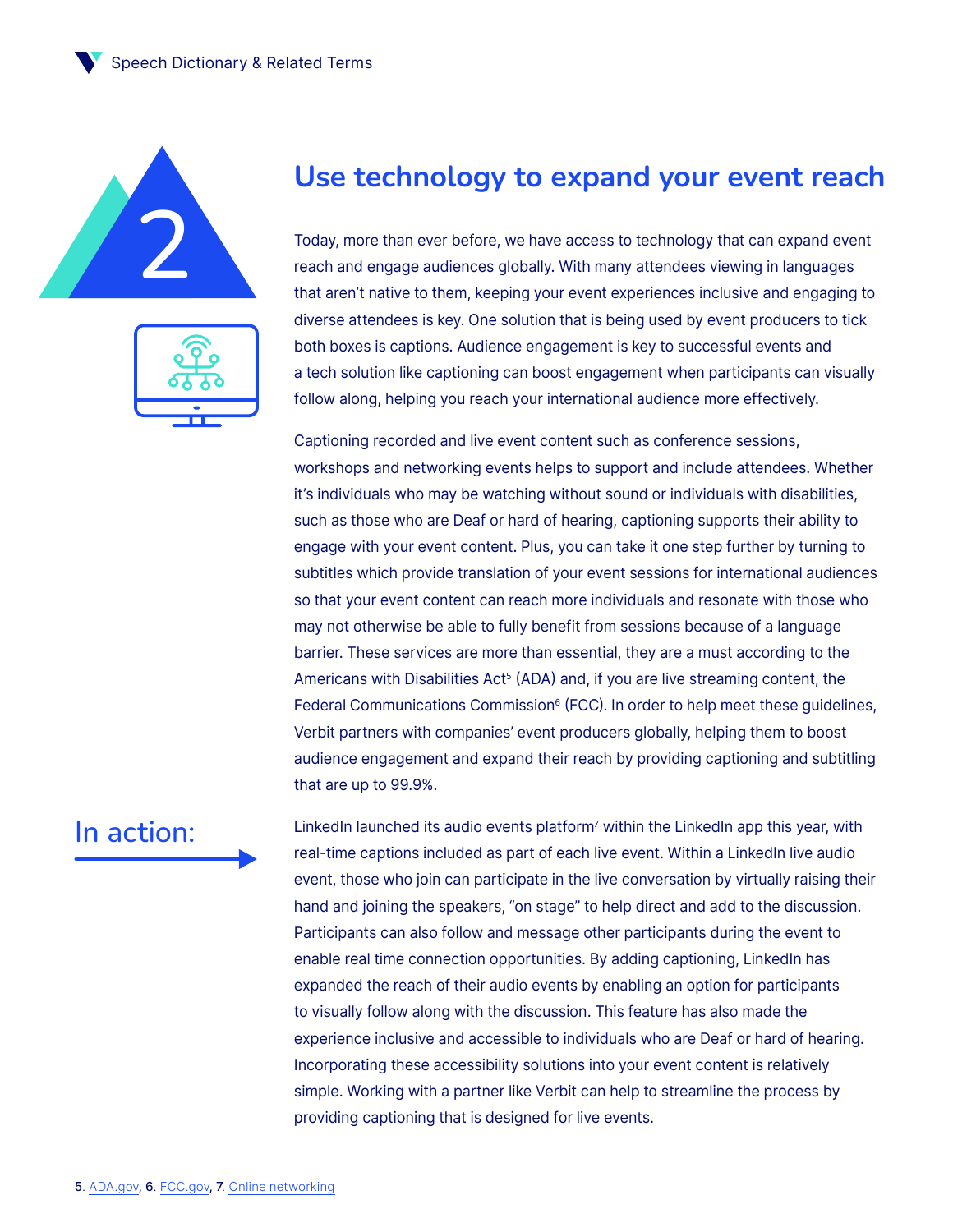



# **Dazzle attendees with Virtual Reality experiences**

More businesses want to demonstrate or present an experience to their audience instead of only addressing them through lectures or PowerPoint slides. Virtual reality (VR) can be an excellent vehicle for team building exercises and business activities aimed at strengthening goals and creating a strategic focus. When it comes to learning, seeing and hearing information only goes so far. Most people have a much easier time retaining and understanding information when they can experience it. During a keynote address, instead of just talking about a subject, why not immerse the audience?

Additionally, companies are using VR to help attendees feel like they are present in-person at virtual events. An advantage of VR is that it allows attendees to feel like they're in a physical environment with other people without actually being in the same physical space. This type of experience is more immersive than only interacting with others on a computer screen at a virtual event.

#### In action:

At the Dell EMC World Conference<sup>8</sup>, a 360° VR experience was used to illustrate how Columbia Sportswear uses Dell's technology to design products. Without having to leave their seats, audience members soared through the air, courtesy of drone footage, and enjoyed a bird's eye view of forest treetops while wearing VR headsets. Creating this VR experience not only dazzled participants, but allowed Dell to literally show attendees their story of how their technology is making a difference. Dell's use of VR brought their audience as close to the action as possible, which surely left a lasting impact.

#### Pro-tip:

Understandably, not all companies have resources to create elaborate VR experiences on their own. If this is the case, it is always possible to partner with a company like MeetinVR<sup>9</sup> that works to create custom VR experiences that are suitable for your event. There are even platforms, such as exVo by Allseated<sup>10</sup> and MootUp<sup>11</sup>, that provide immersive 3D environments for virtual events that don't require VR headsets and can be accessed through devices like smartphones and laptops.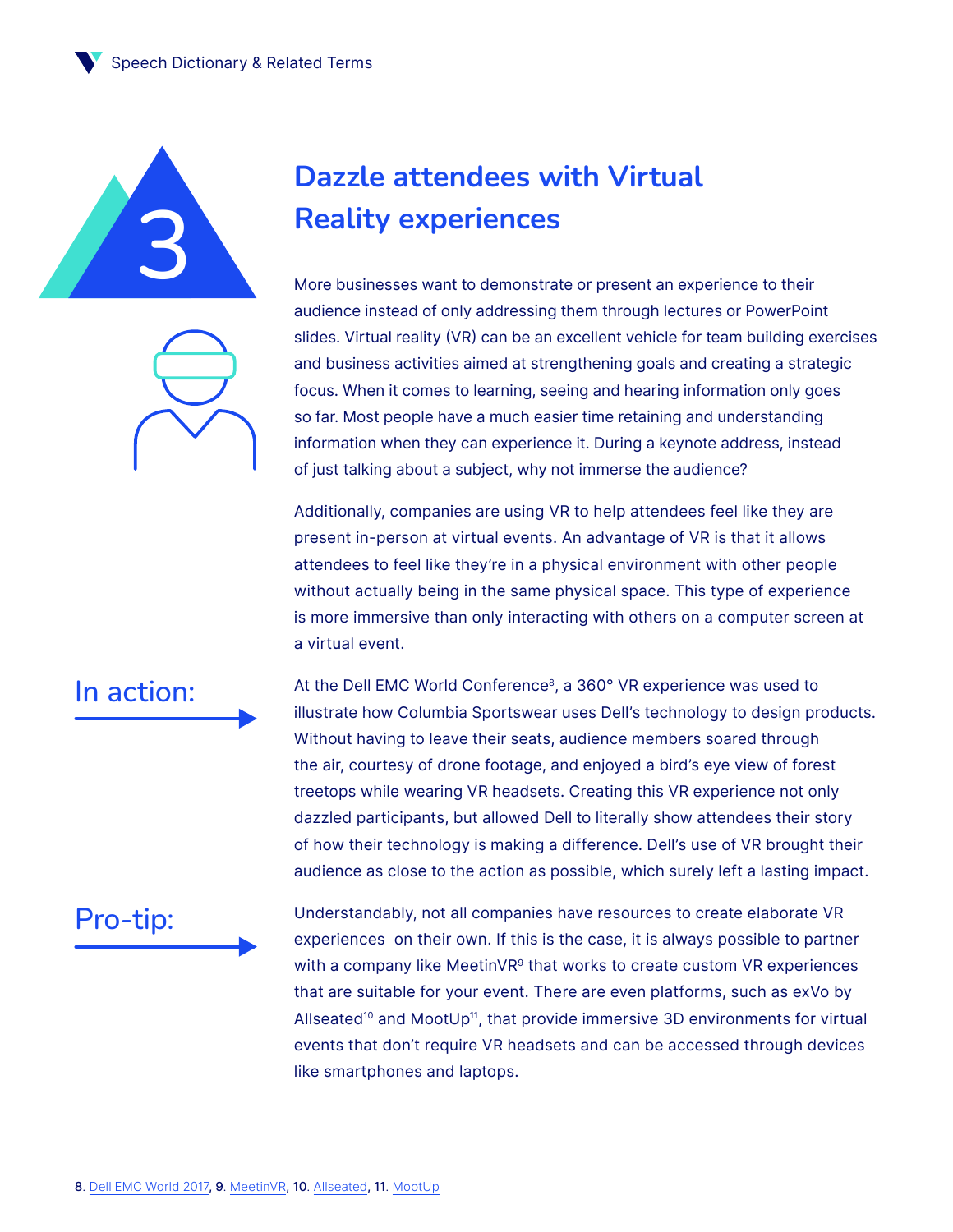

# **Utilize event apps to customize your event experience**

Event apps are no longer just a nice-to-have for in-person and virtual events. Tech-savvy attendees expect them, while sponsors and partners love the data that they provide after the fact. When integrated seamlessly with your events, an app can help you deliver a personalized experience at scale.

Event attendees want customized, user-friendly guidance about how to get the most out of their experience. Event apps can be customized for greater brand recognition and offer options for attendees to bookmark sessions, read about speakers and participate in networking and discussions online or ahead of the event. Many event producers encourage their attendees, whether in-person or online, to login prior to arranging meetings with like-minded attendees or potential customers to make the most of the experience. Apps make it easier for attendees to navigate your speaker lineup, exhibit hall and much more to tailor the event experience to their needs.

Today, there is no shortage of event apps available, but there are a few that stand out when it comes to facilitating networking and event customization possibilities.

#### In action:

Autodesk, Google, PepsiCo, Subaru and Sephora, all use the Attendify<sup>12</sup> app to create a private social network for their events. This app allows event attendees to take networking to the next level with features like a social timeline, photo sharing, messaging, likes, comments and personal profiles. Instead of merely keeping track of events according to date and time, attendees have records of meaningful connections and conversations that are specific to the event, without the complication of having to add new connection information to their contacts or other platforms.

When it comes to customization, companies like Esri Australia and BUMA Music use the Eventbrite Onsite<sup>13</sup> app. You can share event information with attendees by publishing real-time updates to your entire community or send targeted notifications to specific attendee groups. It's also helpful in keeping attendees updated on last minute agenda changes that may arise. Eventbrite Onsite also helps to drive active participation through forums, live polls and fun contests for attendees.